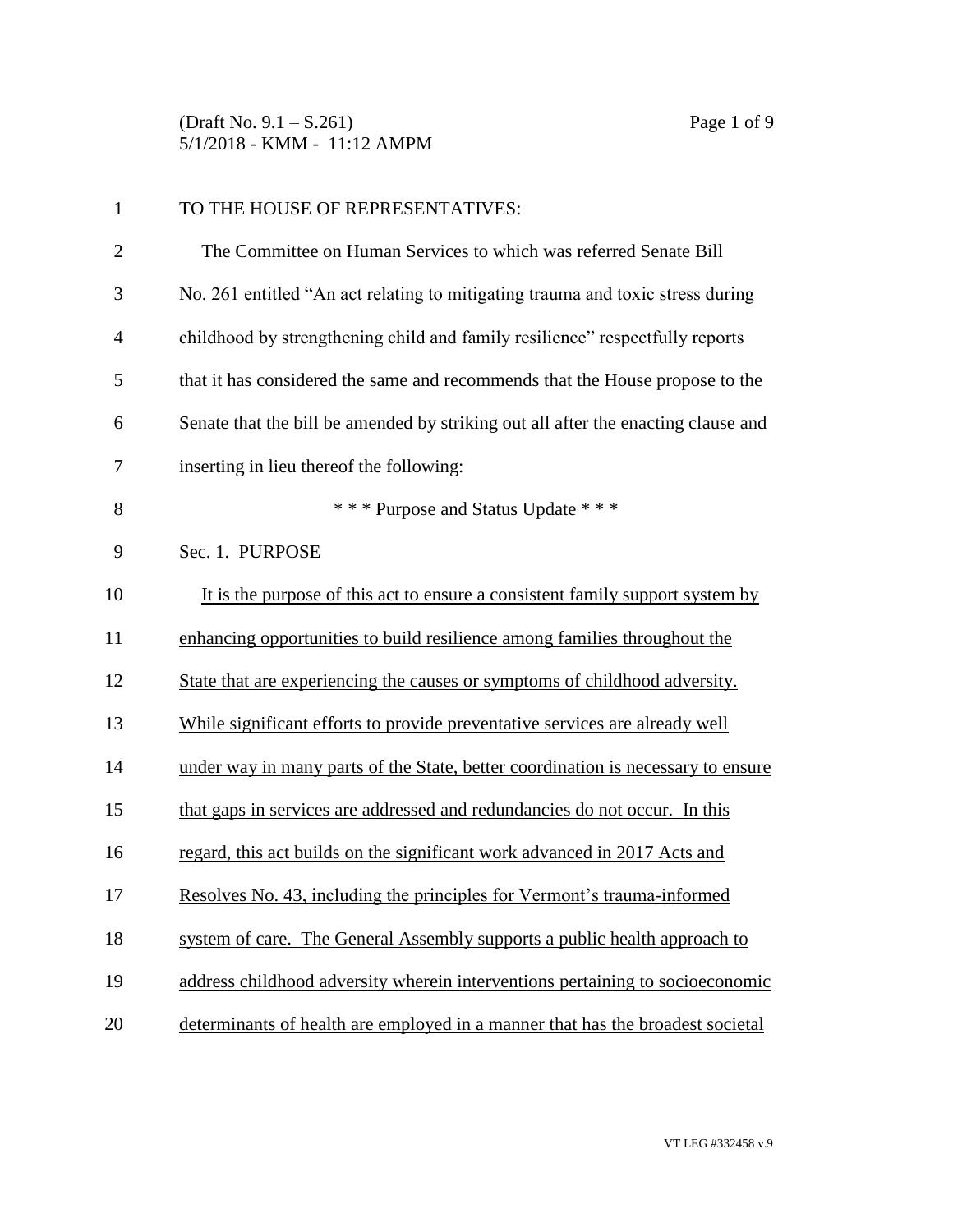(Draft No. 9.1 – S.261) Page 2 of 9 5/1/2018 - KMM - 11:12 AMPM

| $\mathbf{1}$   | reach and in which specialized interventions are directed to individuals with  |
|----------------|--------------------------------------------------------------------------------|
| $\overline{c}$ | the most acute need.                                                           |
| 3              | Sec. 2. STATUS REPORT; COMPLETION OF ACT 43 REPORT                             |
| $\overline{4}$ | On or before November 1, 2018, the Agency of Human Services' Director          |
| 5              | of Trauma Prevention and Resilience Development shall submit to the Chairs     |
| 6              | of the House Committee on Human Services and the Senate Committee on           |
| 7              | Health and Welfare and to any existing Advisory Council on Child Poverty       |
| 8              | and Strengthening Families a status report on the Agency's methodology and     |
| 9              | progress in preparing the response plan required pursuant to 2017 Acts and     |
| 10             | Resolves No. 43, Sec. 4, including any preliminary findings. The status report |
| 11             | shall include information as to the Agency's progress in implementing trauma-  |
| 12             | informed training opportunities for child care providers                       |
| 13             | *** Human Services Generally ***                                               |
| 14             | Sec. 3. 33 V.S.A. § 3402 is added to read:                                     |
| 15             | § 3402. DEFINITIONS                                                            |
| 16             | As used in this chapter:                                                       |
| 17             | (1) "Childhood adversity" means experiences that may be traumatic to           |
| 18             | children and youths during the first 18 years of life, such as experiencing    |
| 19             | violence or other emotionally disturbing exposures in their homes or           |
| 20             | communities.                                                                   |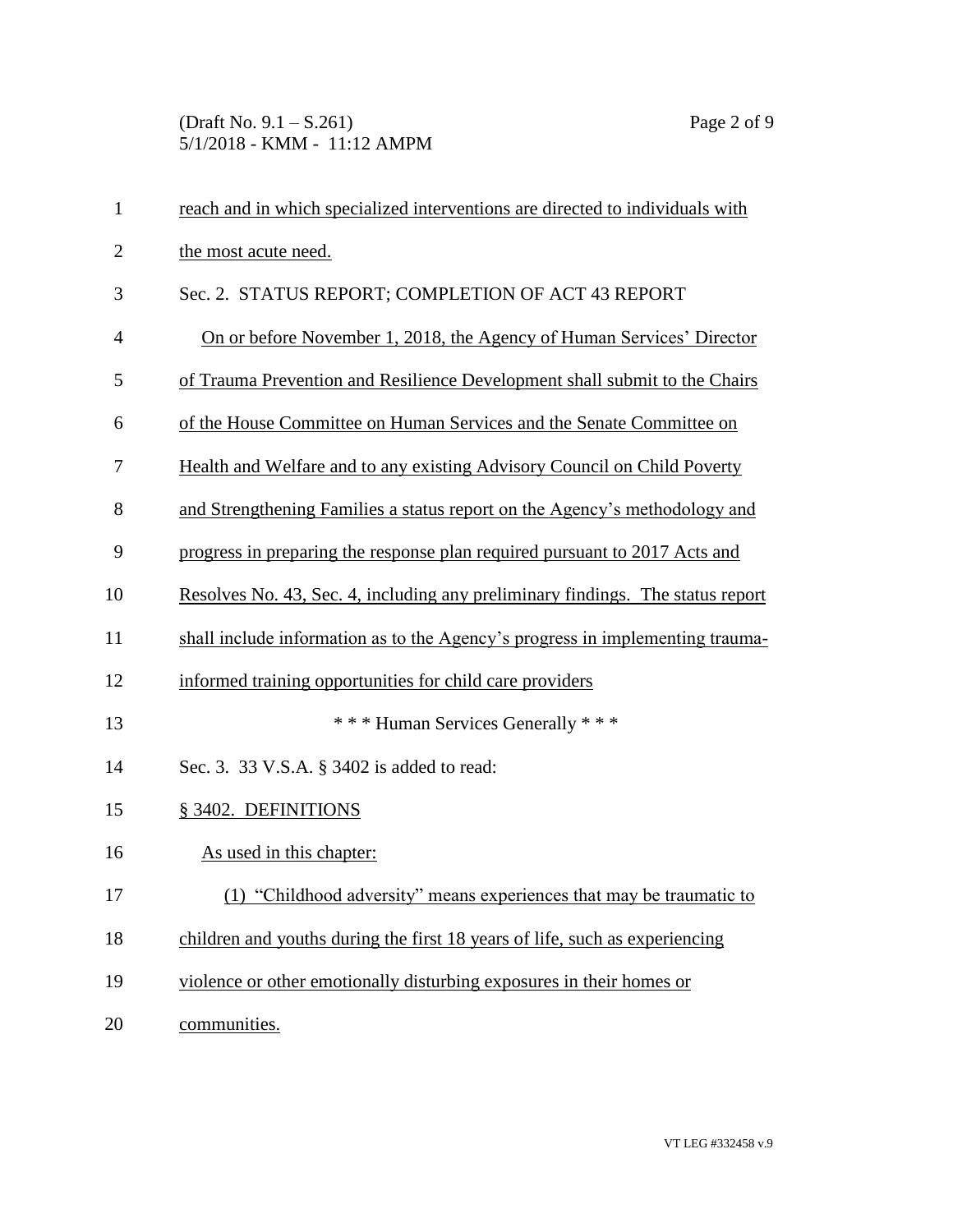(Draft No. 9.1 – S.261) Page 3 of 9 5/1/2018 - KMM - 11:12 AMPM

| $\mathbf{1}$   | (2) "Resilience" means the ability to respond to, with stand, and recover       |
|----------------|---------------------------------------------------------------------------------|
| $\overline{2}$ | from serious hardship with coping skills and a combination of protective        |
| 3              | factors, including a strong community, family support, social connections,      |
| $\overline{4}$ | knowledge of parenting and child development, concrete support in times of      |
| 5              | need, and social and emotional competence of children.                          |
| 6              | (3) "Toxic stress" means strong, frequent, or prolonged experience of           |
| 7              | adversity without adequate support.                                             |
| 8              | "Trauma-informed" means a type of program, organization, or<br>(4)              |
| 9              | system that recognizes the widespread impact of trauma and potential paths for  |
| 10             | recovery; recognizes the signs and symptoms of trauma in clients, families,     |
| 11             | staff, and others involved in a system; responds by fully integrating knowledge |
| 12             | about trauma into policies, procedures, and practices; and seeks actively to    |
| 13             | resist retraumatization and build resilience among the population served.       |
| 14             | Sec. 4. 33 V.S.A. § 3403 is added to read:                                      |
| 15             | § 3403. DIRECTOR OF TRAUMA PREVENTION AND RESILIENCE                            |
| 16             | <b>DEVELOPMENT</b>                                                              |
| 17             | There is created the permanent position of Director of Trauma<br>(a)            |
| 18             | Prevention and Resilience Development within the Office of the Secretary in     |
| 19             | the Agency of Human Services for the purpose of directing and coordinating      |
| 20             | systemic approaches across State government that build childhood resiliency     |
| 21             | and mitigate toxic stress by implementing a public health approach. The         |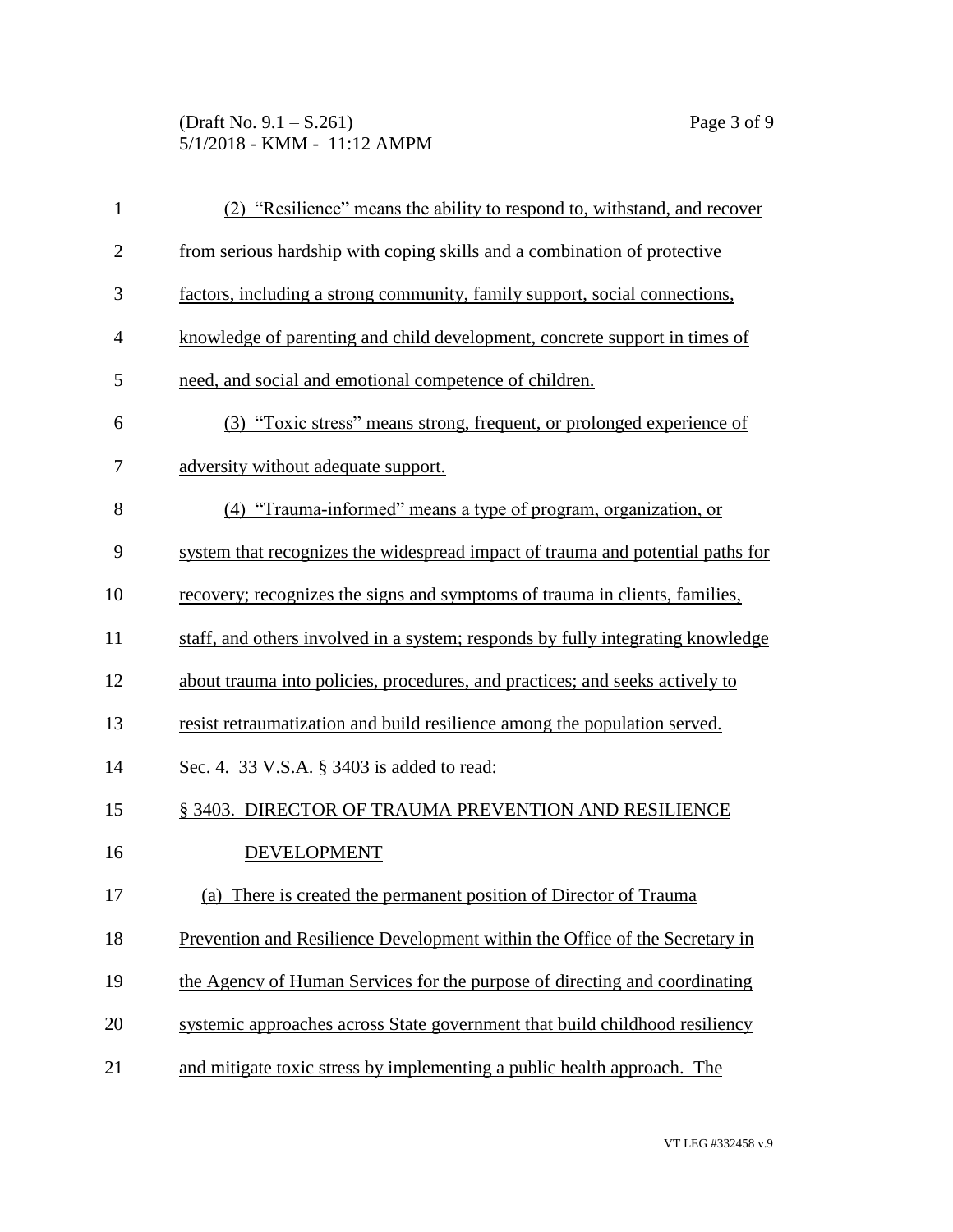(Draft No. 9.1 – S.261) Page 4 of 9 5/1/2018 - KMM - 11:12 AMPM

| $\mathbf{1}$   | Director shall engage families and communities to build the protective factors    |
|----------------|-----------------------------------------------------------------------------------|
| $\mathbf{2}$   | of a strong community, family support, social connections, knowledge of           |
| 3              | parenting and child development, concrete support in times of need, and the       |
| $\overline{4}$ | social and emotional competence of children. It is the intent of the General      |
| 5              | Assembly that the Director position be funded by the repurposing of existing      |
| 6              | expenditures and resources, including the potential reassignment of existing      |
| 7              | positions. If the Secretary determines to fund this position by reassigning an    |
| 8              | existing position, he or she shall propose to the Joint Fiscal Committee prior to |
| 9              | October 1, 2018 any necessary statutory modifications to reflect the              |
| 10             | reassignment.                                                                     |
| 11             | (b) The Director shall:                                                           |
| 12             | (1) provide advice and support to the Secretary of Human Services and             |
| 13             | facilitate communication and coordination among the Agency's departments          |
| 14             | with regard to childhood trauma, toxic stress, and the promotion of resilience    |
| 15             | building;                                                                         |
| 16             | (2) collaborate with both community and State partners, including the             |
| 17             | Agency of Education and the Judiciary, to build consistency between trauma-       |
| 18             | informed systems that address medical and social service needs and serve as a     |
| 19             | conduit between providers and the public;                                         |
| 20             | (3) provide support for and dissemination of educational materials                |
| 21             | pertaining to childhood trauma, toxic stress, and the promotion of resilience     |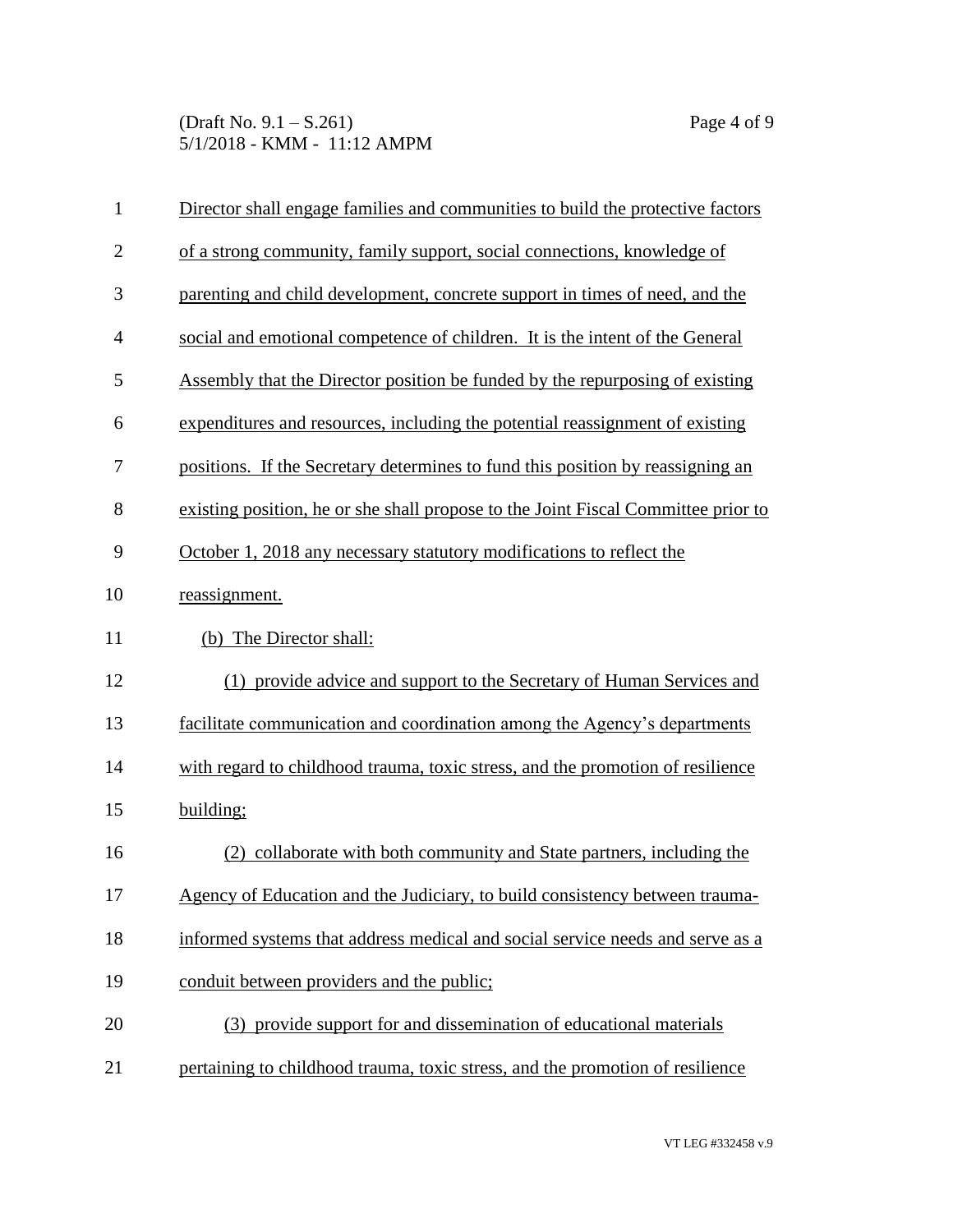(Draft No. 9.1 – S.261) Page 5 of 9 5/1/2018 - KMM - 11:12 AMPM

| $\mathbf{1}$   | building, including to postsecondary institutions within Vermont's State           |
|----------------|------------------------------------------------------------------------------------|
| $\overline{2}$ | College System;                                                                    |
| 3              | (4) coordinate with partners inside and outside State government,                  |
| 4              | including the Child and Family Trauma Work Group; and                              |
| 5              | (5) evaluate the work of the Agency and the Agency's grantees and                  |
| 6              | community contractors that addresses resilience and trauma-prevention using        |
| 7              | results-based accountability methodologies.                                        |
| 8              | Sec. 5. 2017 Acts and Resolves No. 43, Sec. 4 is amended to read:                  |
| 9              | Sec. 4. ADVERSE CHILDHOOD EXPERIENCES ADVERSITY;                                   |
| 10             | <b>RESPONSE PLAN</b>                                                               |
| 11             | (a) On or before January 15, 2019, the Agency of Human Services shall              |
| 12             | present to the House Committees on Health Care and on Human Services and           |
| 13             | the Senate Committee on Health and Welfare, in response to the work                |
| 14             | completed by the Adverse Childhood Experiences Working Group established           |
| 15             | pursuant to Sec. 3 of this act, a plan that specially addresses the integration of |
| 16             | evidence-informed and family-focused prevention, intervention, treatment, and      |
| 17             | recovery services for individuals affected by adverse childhood experiences        |
| 18             | adversity. The plan shall address the coordination of services throughout and      |
| 19             | among the Agency, the Agency of Education, and the Judiciary and shall             |
| 20             | propose mechanisms for:                                                            |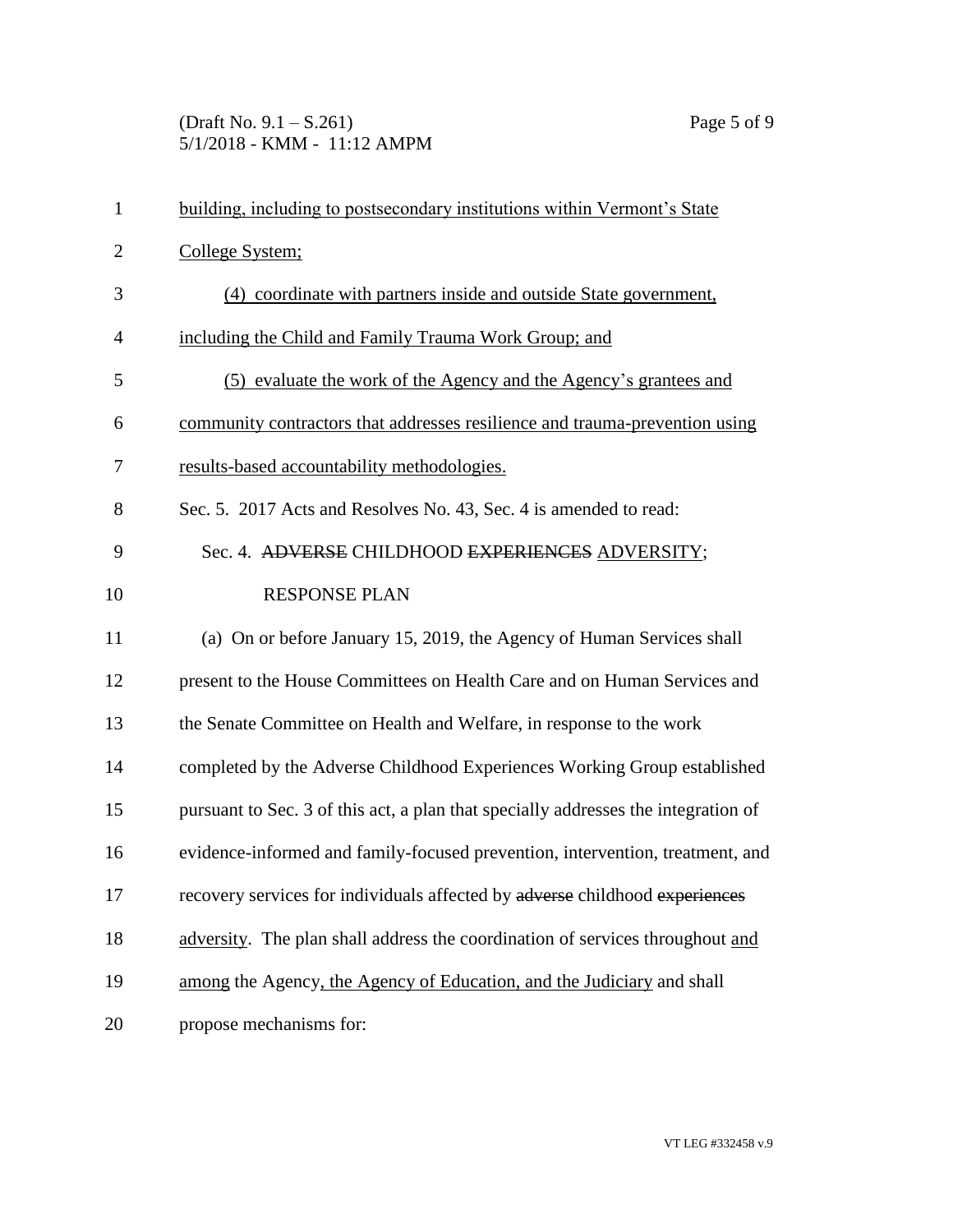## (Draft No. 9.1 – S.261) Page 6 of 9 5/1/2018 - KMM - 11:12 AMPM

| $\mathbf{1}$   | (1) improving and engaging community providers in the systematic                          |
|----------------|-------------------------------------------------------------------------------------------|
| $\overline{2}$ | prevention of trauma;                                                                     |
| 3              | (2) case detection and care of individuals affected by adverse childhood                  |
| $\overline{4}$ | experiences adversity; and                                                                |
| 5              | (3) ensuring that the Agency's policies related to children, families, and                |
| 6              | communities build resilience;                                                             |
| 7              | (4) ensuring that the Agency and grants to the Agency of Human                            |
| 8              | Services <sup>2</sup> Agency's community partners related to children and families strive |
| 9              | toward accountability and community resilience are evaluated using results-               |
| 10             | based accountability methodology; and                                                     |
| 11             | (5) providing an estimate of the resources necessary to implement the                     |
| 12             | response plan, including any possible reallocations.                                      |
| 13             | * * *                                                                                     |
| 14             | *** Health Care ***                                                                       |
| 15             | Sec. 6. 18 V.S.A. § 702 is amended to read:                                               |
| 16             | § 702. BLUEPRINT FOR HEALTH; STRATEGIC PLAN                                               |
| 17             | * * *                                                                                     |
| 18             | (c) The Blueprint shall be developed and implemented to further the                       |
| 19             | following principles:                                                                     |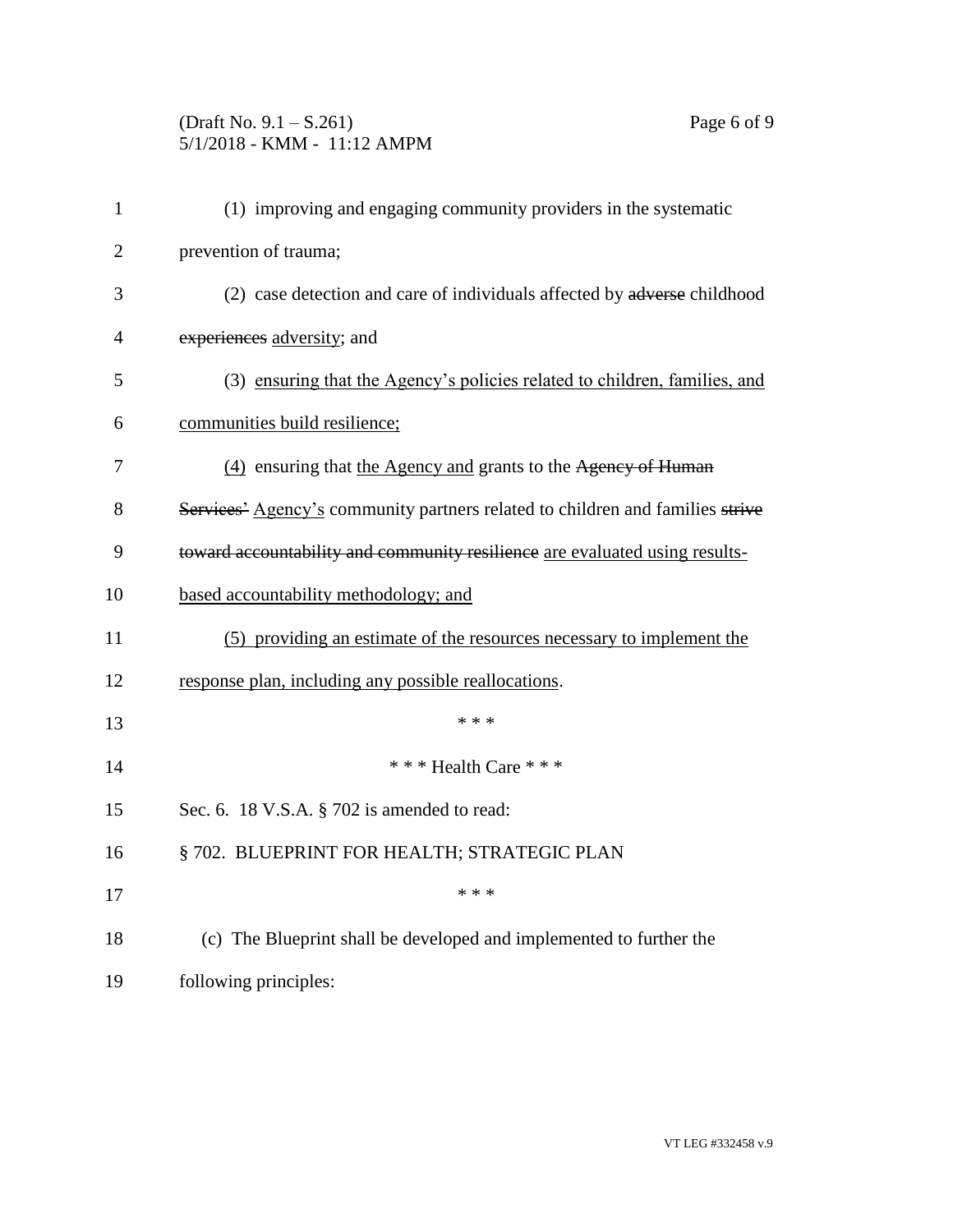## (Draft No. 9.1 – S.261) Page 7 of 9 5/1/2018 - KMM - 11:12 AMPM

| $\mathbf{1}$   | (1) the primary care provider The Blueprint community health team                                     |
|----------------|-------------------------------------------------------------------------------------------------------|
| $\overline{2}$ | should serve a central role in the coordination of medical care and social                            |
| 3              | services and shall be compensated appropriately for this effort;                                      |
| $\overline{4}$ | (2) use Use of information technology should be maximized;                                            |
| 5              | (3) local Local service providers should be used and supported,                                       |
| 6              | whenever possible;                                                                                    |
| 7              | (4) transition Transition plans should be developed by all involved                                   |
| 8              | parties to ensure a smooth and timely transition from the current model to the                        |
| 9              | Blueprint model of health care delivery and payment;                                                  |
| 10             | (5) implementation Implementation of the Blueprint in communities                                     |
| 11             | across the State should be accompanied by payment to providers sufficient to                          |
| 12             | support care management activities consistent with the Blueprint, recognizing                         |
| 13             | that interim or temporary payment measures may be necessary during early                              |
| 14             | and transitional phases of implementation; and                                                        |
| 15             | (6) interventions Interventions designed to prevent chronic disease and                               |
| 16             | improve outcomes for persons with chronic disease should be maximized,                                |
| 17             | should target specific chronic disease risk factors, and should address changes                       |
| 18             | in individual behavior <sub>7</sub> ; the physical, mental, and social environment <sub>7</sub> ; and |
| 19             | health care policies and systems.                                                                     |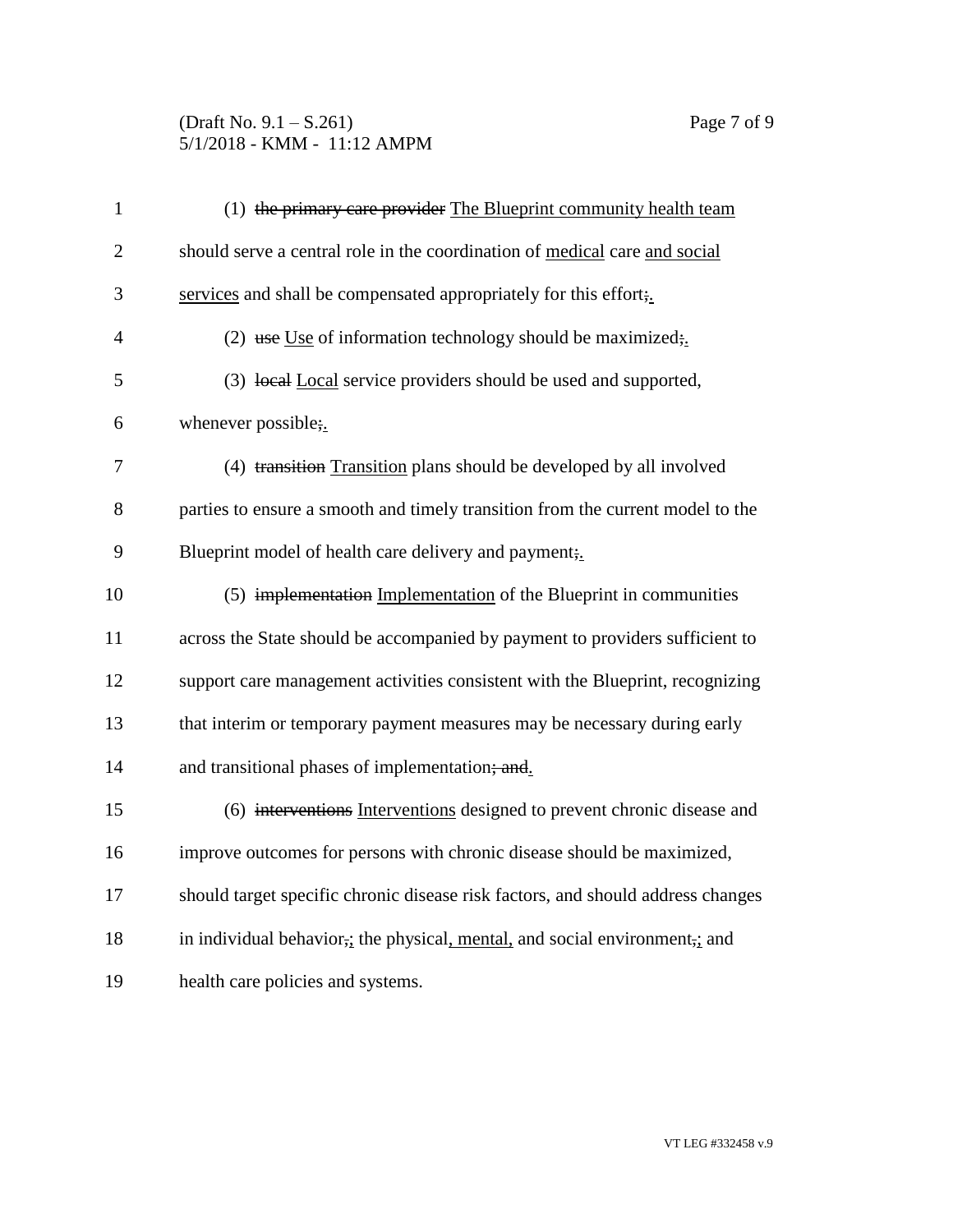(Draft No. 9.1 – S.261) Page 8 of 9 5/1/2018 - KMM - 11:12 AMPM

| $\mathbf{1}$   | (7) Providers should assess trauma and toxic stress to ensure that the           |
|----------------|----------------------------------------------------------------------------------|
| 2              | needs of the whole person are addressed and opportunities to build resilience    |
| 3              | and community supports are maximized.                                            |
| $\overline{4}$ | * * *                                                                            |
| 5              | Sec. 7. 18 V.S.A. § 9382 is amended to read:                                     |
| 6              | § 9382. OVERSIGHT OF ACCOUNTABLE CARE ORGANIZATIONS                              |
| 7              | (a) In order to be eligible to receive payments from Medicaid or                 |
| 8              | commercial insurance through any payment reform program or initiative,           |
| 9              | including an all-payer model, each accountable care organization shall obtain    |
| 10             | and maintain certification from the Green Mountain Care Board. The Board         |
| 11             | shall adopt rules pursuant to 3 V.S.A. chapter 25 to establish standards and     |
| 12             | processes for certifying accountable care organizations. To the extent           |
| 13             | permitted under federal law, the Board shall ensure these rules anticipate and   |
| 14             | accommodate a range of ACO models and sizes, balancing oversight with            |
| 15             | support for innovation. In order to certify an ACO to operate in this State, the |
| 16             | Board shall ensure that the following criteria are met:                          |
| 17             | * * *                                                                            |
| 18             | For preventing and addressing the impacts of childhood adversity,<br>(17)        |
| 19             | the ACO provides connections to the extent possible to existing community        |
| 20             | services and incentives, such as collaborating on the development of quality-    |